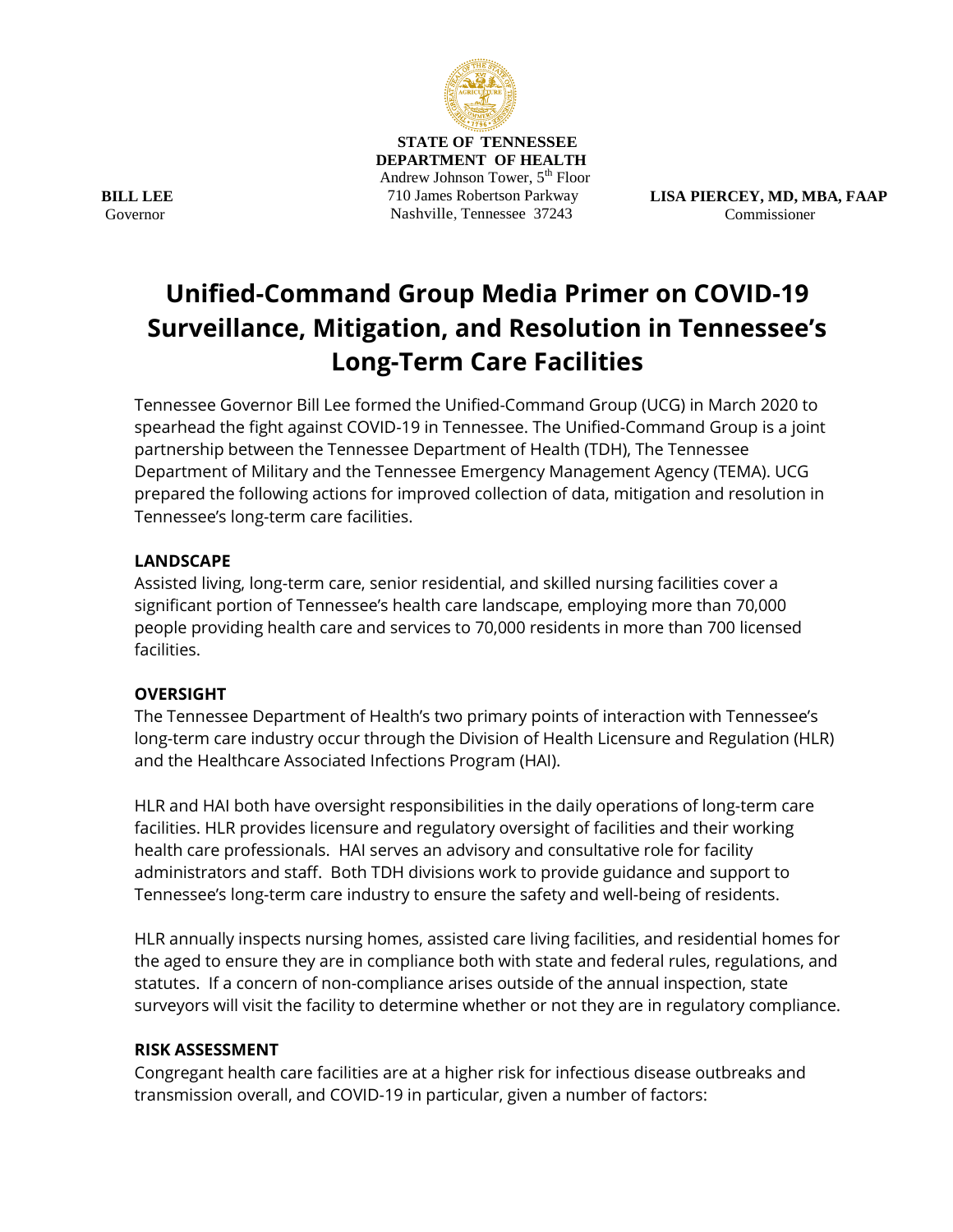- 1. The already high-risk health conditions of residents;
- 2. The level of direct interaction residents have with medical staff, with others providing ancillary care (i.e. therapeutic, custodial, food services) in facilities; and with family and visitors; and,
- 3. The occupational factors in the long-term care industry where staff members sometimes provide care at more than one facility.

To address the risks COVID-19 presents to residents and staff at long-term facilities, and to the community, TDH implements a targeted system of surveillance, mitigation, and resolution to suppress and stop outbreaks at their source.

# **ONGOING PREVENTION MEASURES**

TDH encourages long-term care facilities take precautionary steps necessary to protect residents, patients, and staff from COVID-19:

- [Assess infection control programs and practices using guidance from the U.S.](https://www.cdc.gov/infectioncontrol/pdf/icar/ltcf.pdf)  [Centers for Disease Control & Prevention;](https://www.cdc.gov/infectioncontrol/pdf/icar/ltcf.pdf) and
- [Identify key COVID-19 planning areas using a CDC preparedness checklist designed](https://www.cdc.gov/coronavirus/2019-ncov/downloads/novel-coronavirus-2019-Nursing-Homes-Preparedness-Checklist_3_13.pdf)  [specifically for long-term care settings.](https://www.cdc.gov/coronavirus/2019-ncov/downloads/novel-coronavirus-2019-Nursing-Homes-Preparedness-Checklist_3_13.pdf)

Because of the ease of COVID-19 spread in long-term care settings, facilities should restrict visitation, except in cases where compassionate care, such as end-of-life situations, on a case-by-case basis can be addressed safely. If facilities permit visitors for compassionate care reasons, visitors must wear a cloth face covering, restrict their visit to the resident's room only, and frequently perform hand hygiene.

# **STEP 1: SURVEILLANCE & NOTIFICATION**

TDH recommends long-term care facilities actively screen residents and staff daily for COVID-19 symptoms, starting with temperature monitoring. Long-term care staff should be screened at the start of each shift for fever and COVID-19 symptoms. Active monitoring of residents should occur upon admission and at least daily for fever and COVID-19 symptoms.

When there is more than one laboratory-confirmed COVID-19 case in a facility among staff, residents, or patients, or a facility has two or more suspected COVID-19 cases, the facility should immediately notify the local health department for the county or city in which the facility resides, or notify TDH's regional or central offices.

Current Centers for Medicare and Medicaid Services reporting requirements for long-term facilities require the reporting of residents or staff with suspected or confirmed COVID-19 cases to state and local health departments. New CMS requirements also indicate long-term facilities must inform residents and their representatives of suspected or confirmed COVID-19 cases inside the facility.

## **STEP 2: MITIGATION**

Upon notification from a long-term care facility of one or more COVID-19 positive cases, or two or more suspected cases, TDH investigates and responds by gathering information and implementing mitigation measures to protect residents and staff.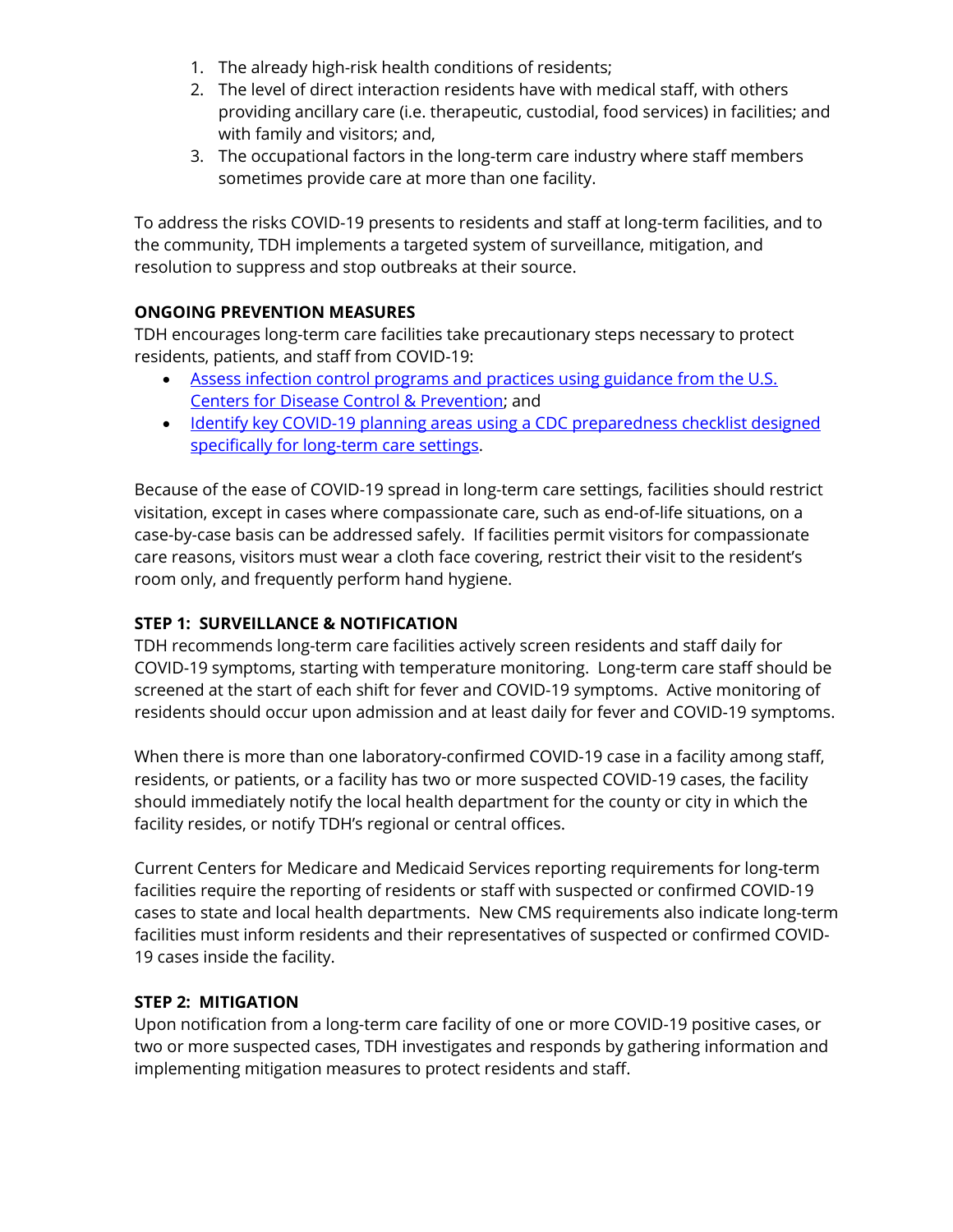Within 12 hours, TDH will have completed its information gathering process to reach necessary decision points with the facility.

Within four hours, TDH will consult with the facility on infection control measures, make personal protective equipment recommendations and identify TDH staff and essential services to assist the facility with needs for testing, cleaning, and decontamination.

Within six hours, TDH will work with the facility to determine whether targeted or widespread testing is needed among residents and staff, and then mobilize resources and engage partners such as the National Guard and Tennessee Emergency Management Agency if any additional support needed at the facility.

Depending on outbreak scale, contact tracing, and laboratory testing results within the first 24 hours, TDH will work with the facility to determine if residents can group, or cohort, safely in the facility to prevent further spread and health deterioration.

TDH will also determine, in consultation with the facility, about relocation of residents to hospitals for higher level medical care.

For medically stable residents, the risks can be greater to transport residents, given the poor health outcomes among this vulnerable population, than to treat residents in place.

Additionally, there is the added risk of potentially exposing other facilities, locations, and health care workers to COVID-19.

### **STEP 3: RESOLUTION**

Case investigation and contact tracing among facility staff and residents will remain ongoing as TDH works toward resolving the COVID-19 outbreak.

These actions are critical to understanding the situation at the facility and how far into the facility or out to the community the risk of further infection has spread.

TDH will engage in daily situation updates to remain in contact with facility administration on issues and needs, and will work with the facility to secure environmental cleaning and decontamination, and conduct a final inspection based on CDC guidelines to make sure the facility is safe for residents and staff.

A COVID-19 outbreak at a long-term care facility is considered resolved when there are two incubation periods, 28 days, with no new cases from the date of last exposure.

#### **REPORTING**

Given Tennessee's current COVID-19 situation, and as a result of ongoing, thoughtful and deliberative dialogue with Tennessee's long-term care industry,

TDH is releasing detailed information every Friday at 2 p.m., CDT, to report the number of confirmed COVID-19 cases and related fatalities in all long-term care facilities across the state.